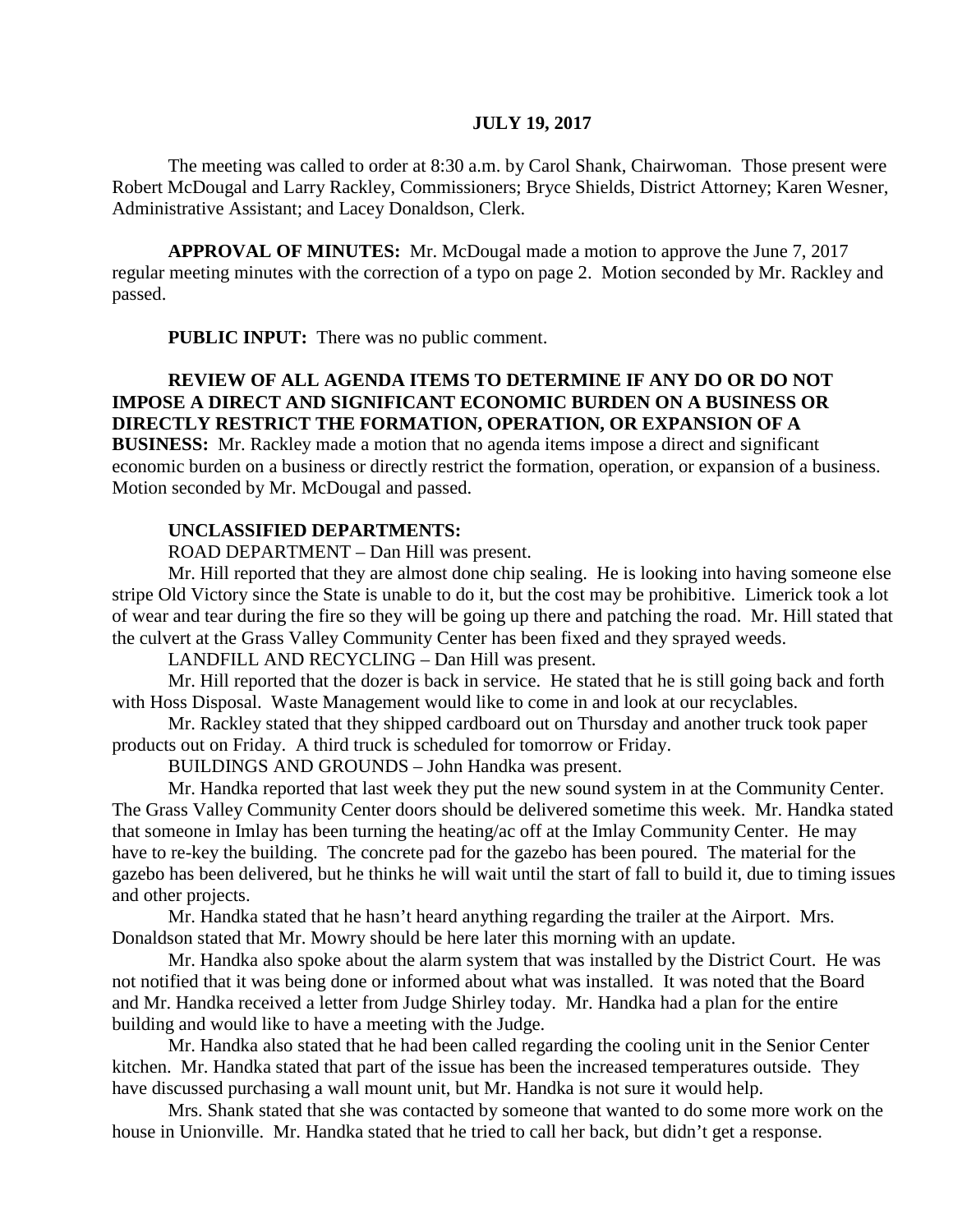Mr. McDougal asked Mr. Handka to inform Mr. McKinney that he would extend the lease another month.

PERSHING COUNTY FIRE/AMBULANCE –

*AMBULANCE:* Mr. Rackley stated that they had a meeting Monday afternoon with REMSA. REMSA is still inputting the reports and should be done by the end of the week.

*IMLAY FIRE DEPARTMENT:* Mr. Rackley stated that the tank for the donated truck ended up costing an additional 5,269.00. The final bill is for \$20,269.72. An item will be put on the next agenda for discussion and possible approval.

SAFETY / GRANT WRITER – Pam Munk was present.

Mrs. Munk stated that she has inputted all the information for the employees to have access to the e-learning safety training. She is just waiting for confirmation. Mrs. Munk stated that if she didn't have an employee's email address she used a dummy address. Those will have to be updated.

Mrs. Munk stated that she received a report that the Landfill equipment is failing. Mr. Rackley stated that they are working on getting it fixed.

Mrs. Munk stated that she went on the SAM (System for Award Management) website so that she can apply for Federal Grants, but she does not have access to the County's account. Mrs. Donaldson was out of the office last week, but will make sure that Mrs. Munk has access.

Mrs. Munk also stated that she would like to move out of the Library and into the Community Center.

PERSHING COUNTY EMERGENCY OPERATIONS MANAGER / LEPC – Mr. Rackley stated that a meeting was held and they discussed after incident reports, but he was not in attendance.

LIBRARY – *Request for approval to advertise/hire to fill the vacant Library Technician I/II position:* Mr. McDougal made a motion to approve the advertising and hiring to fill the vacant Library Technician I/II position. Motion seconded by Mr. Rackley and passed.

COOPERATIVE EXTENSION – Steve Foster was present.

Mr. Foster gave a report on some of the projects he has been working on. He has been working with the Department of Ag to find two test plots for the Russian Knapweed Study. He is also still working on the soybean test plots. Mr. Foster reported that he attended the Nevada Youth Range Camp at the Smith Creek Ranch in Austin. He was invited to give a Pesticide Presentation for Washoe County last month and he attended a soil health workshop last week.

Mr. Foster attended several meetings. He spoke about the 4-H activities. The local Livestock Show was held in May, followed by the Nevada Junior Livestock Show in Reno. 4-H Camp is going on right now and they are also preparing for the barbeque at Frontier Days.

*Request for approval to advertise/hire the 4-H Youth Development Community Based Instructor position and discuss the possibility of combining the 4-H position and the Community Center Director position:* Mrs. Shank recused herself from the discussion as she may have a conflict of interest. Mr. Foster had a couple suggestions for recruiting a person as it has been hard to find someone willing to work part-time. Mr. Foster stated that with Mrs. Lusby-Angvick moving out of the Center it has put some strain on Mrs. McKay. One option would be to hire someone who would be part-time 4-H and part-time Community Center. Another option would be to wait to see if the State decides to increase the position to full-time. Mr. Foster stated that the County could also decide to fully fund the position, and then they would have more control over it.

Mr. Rackley asked Mrs. Childs how much we currently budget for the position. Mrs. Childs stated that we budgeted \$13,020 and it is paid through a voucher, not payroll.

PUBLIC DEFENDER – *Request of Public Defender to return the department vehicle and to be reclassified as a non-safety sensitive position on the basis that driving is not essential to the performance of duties of the Public Defender job:* Mrs. Shank stated that Mr. Cochran is not present and she would like to hold off on this until the next meeting.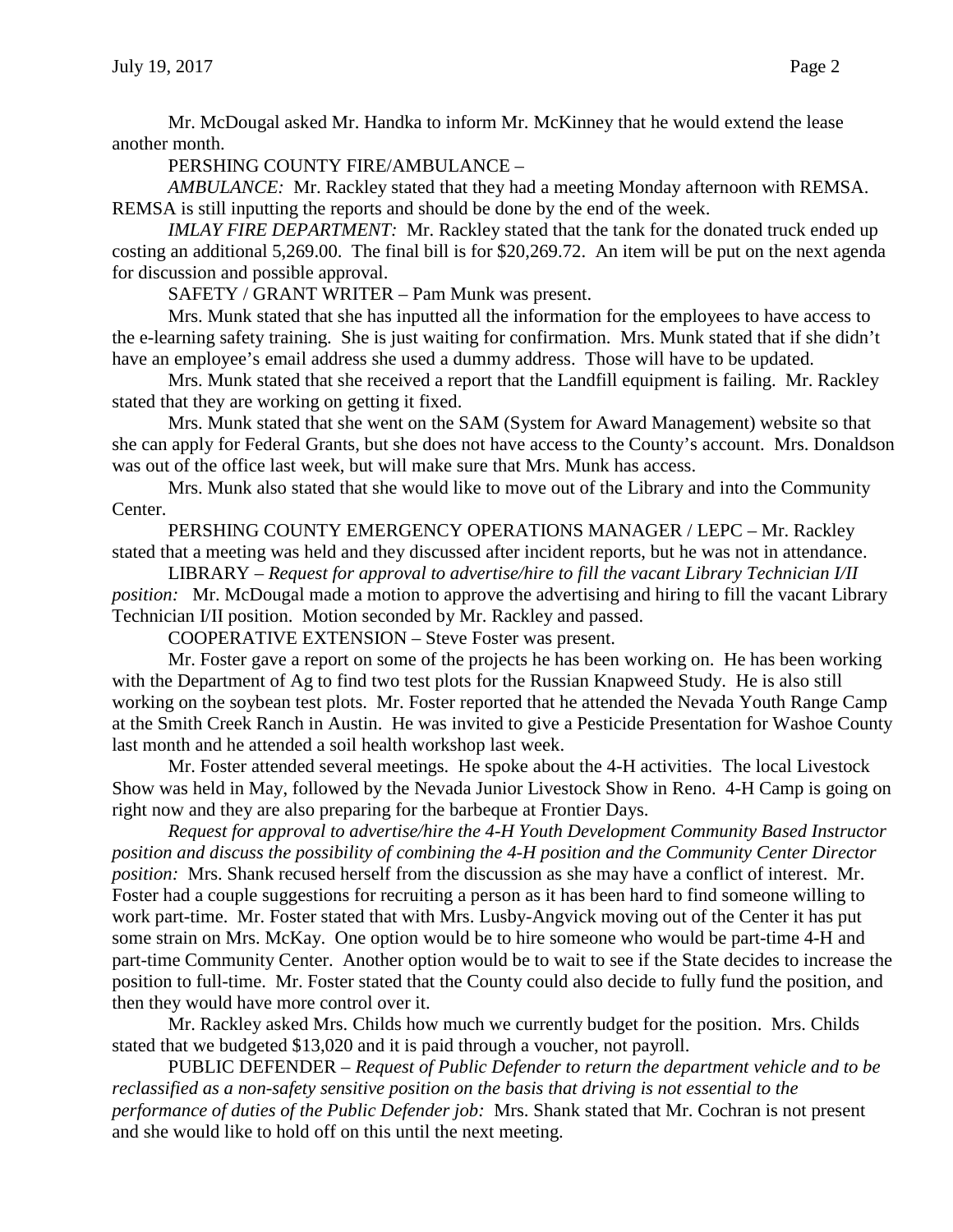Later in the morning, Mrs. Shank came back to this item. Mr. Shields stated that originally the Public Defender did not do much driving. When the County entered into the Conflict Counsel Agreement with Humboldt County Mr. Cochran was then required to drive to Winnemucca several times a week. We no longer have that agreement with Humboldt County, so driving isn't essential to the position.

Mr. Rackley made a motion to approve re-classifying the Public Defender as a non-safety sensitive position and removing the County vehicle from the department. Motion seconded by Mr. McDougal and passed. The vehicle is to be turned over to the Road Department.

# **ELECTED DEPARTMENTS:**

LACEY DONALDSON, CLERK-TREASURER – Mrs. Donaldson reported that the tax file was sent to the printer last Monday, the bills were in the mail by Wednesday and we have already started collecting payments. Mrs. Donaldson will attend two days of meetings with DevNet next week in Fallon regarding implementation of the new property tax software.

RENE CHILDS, RECORDER-AUDITOR – *Approval of contract with Tyler Technology for Recorder and Financials:* The contract has been reviewed by the District Attorney and Mr. Shields did not have any concerns. Mrs. Childs also stated that she will be verifying that this includes the Treasurer's side of the financials.

Mr. McDougal made a motion to approve the contract with Tyler Technology for the Recorder and Financial software. Motion seconded by Mr. Rackley and passed.

Mrs. Childs stated that she has some revisions to the augmentations that were approved. Taxation changed some wording requirements, but the financial amounts will not change.

LAURI CERINI-JONES, ASSESSOR – Mrs. Cerini-Jones reported that she will also be attending the meetings with DevNet. Her office closed the 2017-2018 roll, so the Treasurer's office could bill the new tax year.

*Acceptance of Log of Changes made to the Secured Roll pursuant to NAC 361.310:* Mr. Rackley made a motion to accept the Log of Changes made to the Secured Roll pursuant to NAC 361.310 as submitted by the Assessor. Motion seconded by Mr. McDougal and passed.

BRYCE SHIELDS, DISTRICT ATTORNEY – Mr. Shields stated that he did not have anything to report. They did hold interviews for the Code Enforcement Officer position.

## **RECOMMENDATION AND SELECTION OF CODE ENFORCEMENT OFFICER:** The

recommendation from the committee is to offer the position to Fran Machado.

Mr. McDougal made a motion to accept the recommendation and select Fran Machado as the Code Enforcement Officer. Motion seconded by Mr. Rackley and passed.

Mr. Shields stated that Mrs. Machado may be able to start as soon as Monday.

## **UPDATE ON PROGRESS OF SITE LOCATION, DESIGN, FUNDING, AMENITIES, AND CONSTRUCTION OF POTENTIAL NEW LAW ENFORCEMENT CENTER:** Mr.

Rackley showed the Board some plans for the current location. Mrs. Donaldson will call the County's Bond Council to see if they will come to the next meeting.

**PROCLAMATIONS AND AWARDS:** There were no Proclamations or Awards discussed.

**BOARD APPOINTMENTS:** VOLUNTEER ADVISORY BOARD – A letter was submitted by Barbara Rackley asking to be appointed.

Mr. McDougal made a motion to appoint Barbara Rackley to the Volunteer Advisory Board with a term expiring June 5, 2019. Motion seconded by Mr. Rackley and passed.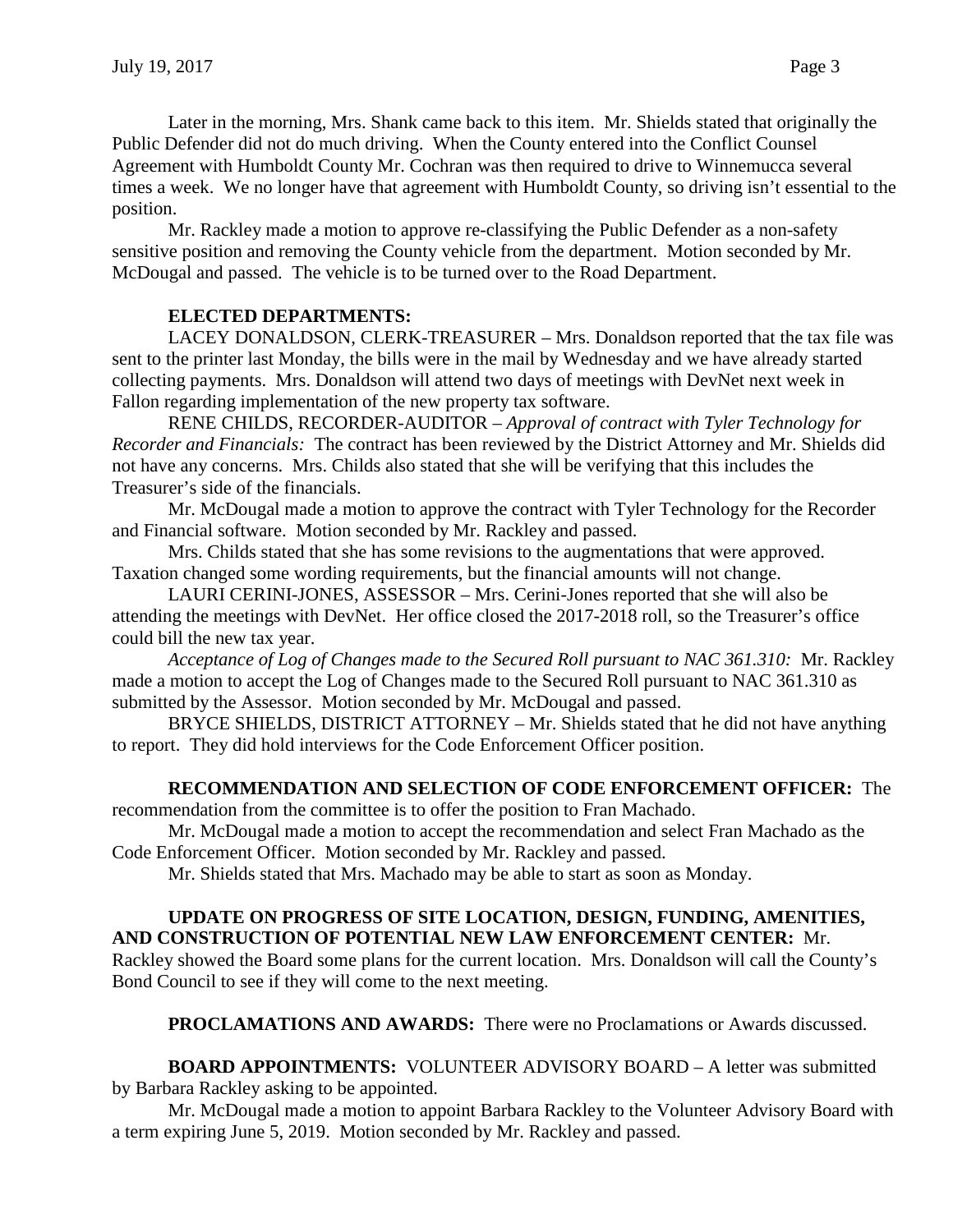COUNTY BOARD OF EQUALIZATION – An email was received from Tracy Guinn asking to be reappointed.

Mr. McDougal made a motion to reappoint Tracy Guinn to the County Board of Equalization with a term expiring June 30, 2021. Motion seconded by Mr. Rackley and passed.

WILDLIFE ADVISORY BOARD – A letter was received from Randy Scilacci asking to be reappointed. It was noted that Mr. Scilacci's term does not expire until next year.

**GRASS VALLEY ADVISORY BOARD:** There was no one present from the Grass Valley Advisory Board.

**CORRESPONDENCE:** A letter was received from Tyler Hecht, Nevada Type 3Incident Commander, thanking the County for all its help during the Limerick Fire. A letter was received from Donna J. Porter in regards to the outstanding service she received from the Senior Center.

**RESOLUTION FOR DESIGNATION OF A LOCATION FOR REAL PROPERTY AUCTIONS CONDUCTED PURSUANT TO NRS 107.080:** Mr. Shields would like to tailor the Resolution to be in line with the County's format.

**FIRST READING OF AN AMENDMENT TO CHAPTER 2.56 OF THE PERSHING COUNTY CODE ENTITLED RECREATION BOARD, PERTAINING TO THE BOARD'S RESPONSIBILITIES, POWERS, AND JURISDICTION AS AN ADVISORY BOARD:** Mr. Shields would like to do some more research in regards to the Recreation Board. Mr. McDougal would also like an item on the next agenda to discuss the turf proposal for McDougal Field.

**REPORT FROM LEGAL COUNSEL:** Mr. Shields reported that last week he submitted comments on behalf of the County regarding the EA (Environmental Assessment) for the west side of the wild horse and burrow removal in regards to our lawsuit against the Department of the Interior. BLM has asked for a two month extension.

**REPORT FROM ADMINISTRATIVE ASSISTANT:** Mrs. Wesner did not have anything to report. She did state that she is having problems with her computer.

**2017 LEGISLATIVE MATTERS:** UPDATE, REVIEW, AND DISCUSSION CONCERNING THE POTENTIAL IMPACT OF ANY BILLS, ANY PROPOSED AMENDMENT THERETO, THE DETERMINATION OF ANY POSITION ON THE BILLS AND DIRECTION TO STAFF OR REPRESENTATIVE ON BEHALF OF THE COUNTY REGARDING THE BILLS – Mr. Shields gave an overview of some of the Legislation that may affect the County. Mr. Shields stated that AB13 requires a public employer to provide a private place for a mother to express milk or breastfeed. He gave them a list of some other bills for their information. He also spoke about the Indigent Defense Commission. A Bill did pass forming the Commission. Between Legislative Sessions, they will be studying the way Indigent Defense Services are provided in rural counties and then will make recommendations to the Legislature. Mr. Shields also spoke about a bill regarding Public Administrators. Starting July 1, 2018 the Public Administrator is entitled to compensation. It was noted that the Pershing County Public Administrator is already compensated.

Mr. Shields also suggested holding a workshop in regards to the marijuana dispensary regulations. The Board decided to hold a workshop on August  $9<sup>th</sup>$  at 5:30 p.m. and invite the Planning Commission to participate.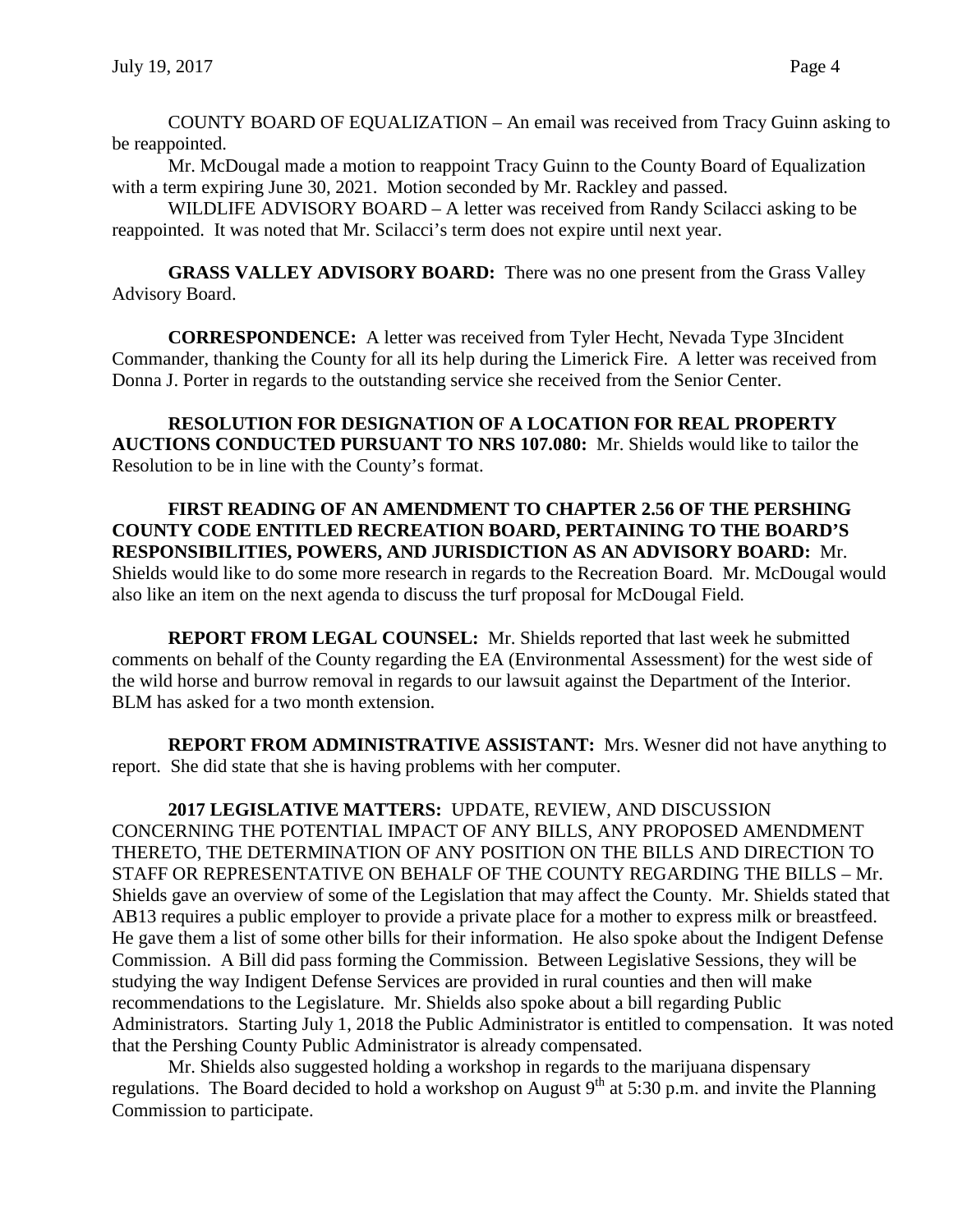### **UPDATE ON THE PERSHING COUNTY ECONOMIC DEVELOPMENT AND CONSERVATION ACT:** The Board did not have any updates.

**ITEMS FOR FUTURE AGENDAS:** Mr. Rackley stated that they need to approve the increased cost for the water tank replacement for Rye Patch.

**STEVE COCHRAN, PUBLIC DEFENDER:** Steve Cochran was present, but had nothing to report. It was noted that his request to be reclassified as non-safety sensitive was approved and he is to turn the vehicle into the Road Department. Mrs. Shank stated that she requested the Annual Report and all she received was the total number of cases. She gave Mr. Cochran an outline of what is required to be reported in the Annual Report. Mr. Cochran will check with Ms. Martinez.

Mr. Cochran spoke about his complaint at the June  $21<sup>st</sup>$  meeting regarding random drug testing. He stated that the School District did away with their random testing in August 2016 based on a recommendation from POOL/PACT.

At the end of the meeting Mrs. Shank addressed the information given the Board regarding the School District. After review it was found that Mr. Cochran's statements were incorrect. The School District revised their policies and added the safety sensitive classification. It was noted that their policy essentially mirrors the County's policy.

At 10:25 a.m. the meeting recessed to meet in a closed labor session. The meeting reconvened at  $11:01$  a.m.

**NEVADA DIVISION OF WATER RESOURCES:** PRESENTATION ON PROPOSED REGULATIONS FOR HUMBOLDT RIVER, NEW ASSESSMENTS FOR GROUNDWATER USERS; POTENTIAL FOR SIGNIFICANT ECONOMIC BURDEN TO SMALL BUSINESSES; SOLICIT COMMENTS FROM SMALL BUSINESSES – Rick Felling, Deputy Administrator for the Division of Water Resources, and Eddy Quaglieri, Chief Engineer, were present.

Mr. Felling gave a presentation on conjunctive management and mitigation program for the Humboldt River. They are in the beginning stages and are assessing whether these regulations would have an impact on small businesses.

Mr. Felling stated that the Humboldt River adjudication was finalized in the 1930s. The Decree authorized 285,000 acres irrigated and the rights to 700,000 acre feet. Groundwater development began in the 1950s. Current groundwater appropriations total 750,000 acre feet. Existing studies show that Groundwater pumping depletes river flow. All Decree rights are senior to Groundwater rights. All Western states are dealing with the same issues. Pershing County Water Conservation District (PCWCD) filed a writ petition arguing that Groundwater pumping is depleting the Humboldt River and conflicting with their senior rights. They hold 140,000 acre feet Decree rights on 40,000 acres. PCWCD received little to no water from 2013-2015. PCWCD's writ asked that the Court force the Division of Water Resources to do their job by curtailing over appropriated basins. The Nevada Division of Water Resources is developing regulations. They will determine if those regulations will impose an economic burden on small business, and, if so, will prepare a small business impact statement. They will then hold public workshops and hearings.

**BLM:** UPDATE ON MATTERS RELATING TO PERSHING COUNTY AND THE UNIONVILLE CEMETERY – No one was present on behalf of the BLM. Mrs. Shank did meet with Mathew Kubiak and Peggy McGurkian. We are getting closer to having the appraisal done. They are currently working on the Environmental Assessment and will be contacting local residents.

Paul Davidson asked what the total acreage for the appraisal is and if it includes the Landfill Transfer Station. Mrs. Shank stated that didn't know anything about the Transfer Station. The plot of